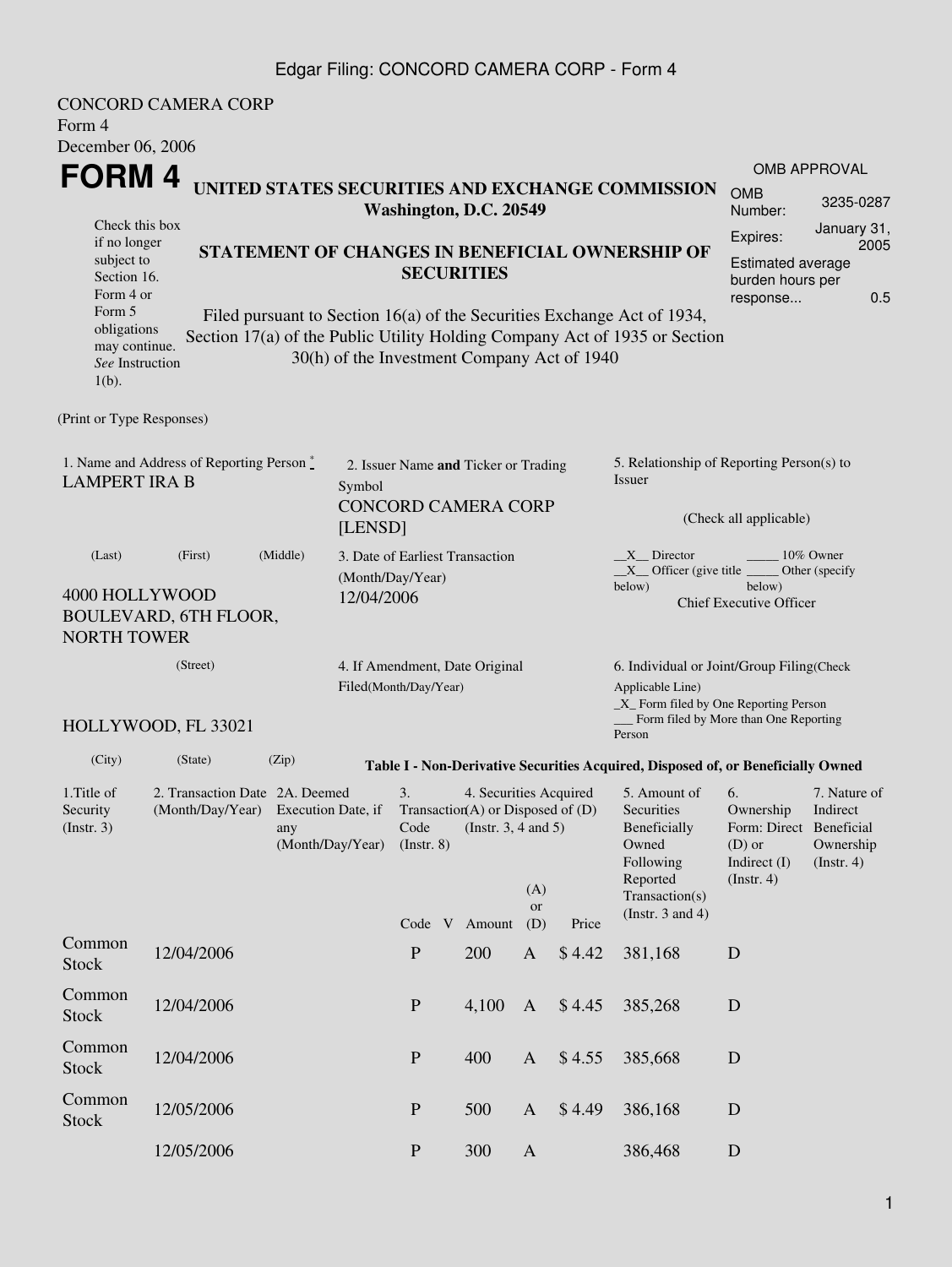#### Edgar Filing: CONCORD CAMERA CORP - Form 4

| Common<br>Stock        |            |   |       |              | \$<br>4.4933 |         |   |
|------------------------|------------|---|-------|--------------|--------------|---------|---|
| Common<br><b>Stock</b> | 12/05/2006 | P | 3,120 | $\mathbf{A}$ | \$4.5        | 389,588 | D |
| Common<br><b>Stock</b> | 12/05/2006 | P | 600   | $\mathbf{A}$ | \$4.51       | 390,188 | D |
| Common<br>Stock        | 12/05/2006 | P | 200   | A            | \$4.53       | 390,388 | D |
| Common<br><b>Stock</b> | 12/05/2006 | P | 800   | A            | \$4.54       | 391,188 | D |

Reminder: Report on a separate line for each class of securities beneficially owned directly or indirectly.

**Persons who respond to the collection of information contained in this form are not required to respond unless the form displays a currently valid OMB control number.** SEC 1474 (9-02)

**Table II - Derivative Securities Acquired, Disposed of, or Beneficially Owned (***e.g.***, puts, calls, warrants, options, convertible securities)**

| 1. Title of      | 2.          | 3. Transaction Date 3A. Deemed      |                  | 4.                | 5.              | 6. Date Exercisable and |            | 7. Title and     | 8. Price of | 9. Nu       |
|------------------|-------------|-------------------------------------|------------------|-------------------|-----------------|-------------------------|------------|------------------|-------------|-------------|
| Derivative       | Conversion  | (Month/Day/Year) Execution Date, if |                  | TransactionNumber |                 | <b>Expiration Date</b>  |            | Amount of        | Derivative  | Deriy       |
| Security         | or Exercise |                                     | any              | Code              | <sub>of</sub>   | (Month/Day/Year)        |            | Underlying       | Security    | Secur       |
| $($ Instr. 3 $)$ | Price of    |                                     | (Month/Day/Year) | $($ Instr. 8 $)$  | Derivative      |                         |            | Securities       | (Insert. 5) | <b>Bene</b> |
|                  | Derivative  |                                     |                  |                   | Securities      |                         |            | (Instr. 3 and 4) |             | Own         |
|                  | Security    |                                     |                  |                   | Acquired        |                         |            |                  |             | Follo       |
|                  |             |                                     |                  |                   | $(A)$ or        |                         |            |                  |             | Repo        |
|                  |             |                                     |                  |                   | Disposed        |                         |            |                  |             | Trans       |
|                  |             |                                     |                  |                   | of $(D)$        |                         |            |                  |             | $($ Instr   |
|                  |             |                                     |                  |                   | $($ Instr. 3,   |                         |            |                  |             |             |
|                  |             |                                     |                  |                   | $4$ , and $5$ ) |                         |            |                  |             |             |
|                  |             |                                     |                  |                   |                 |                         |            |                  |             |             |
|                  |             |                                     |                  |                   |                 |                         |            | Amount           |             |             |
|                  |             |                                     |                  |                   |                 | Date                    | Expiration | <b>or</b>        |             |             |
|                  |             |                                     |                  |                   |                 | Exercisable             | Date       | Title<br>Number  |             |             |
|                  |             |                                     |                  |                   |                 |                         |            | of               |             |             |
|                  |             |                                     |                  | Code V            | (D)<br>(A)      |                         |            | <b>Shares</b>    |             |             |

## **Reporting Owners**

| <b>Reporting Owner Name / Address</b>                                                      | <b>Relationships</b> |              |                               |       |  |  |  |
|--------------------------------------------------------------------------------------------|----------------------|--------------|-------------------------------|-------|--|--|--|
|                                                                                            | Director             | $10\%$ Owner | Officer                       | Other |  |  |  |
| LAMPERT IRA B<br>4000 HOLLYWOOD BOULEVARD<br>6TH FLOOR, NORTH TOWER<br>HOLLYWOOD, FL 33021 | X                    |              | Chief<br>Executive<br>Officer |       |  |  |  |